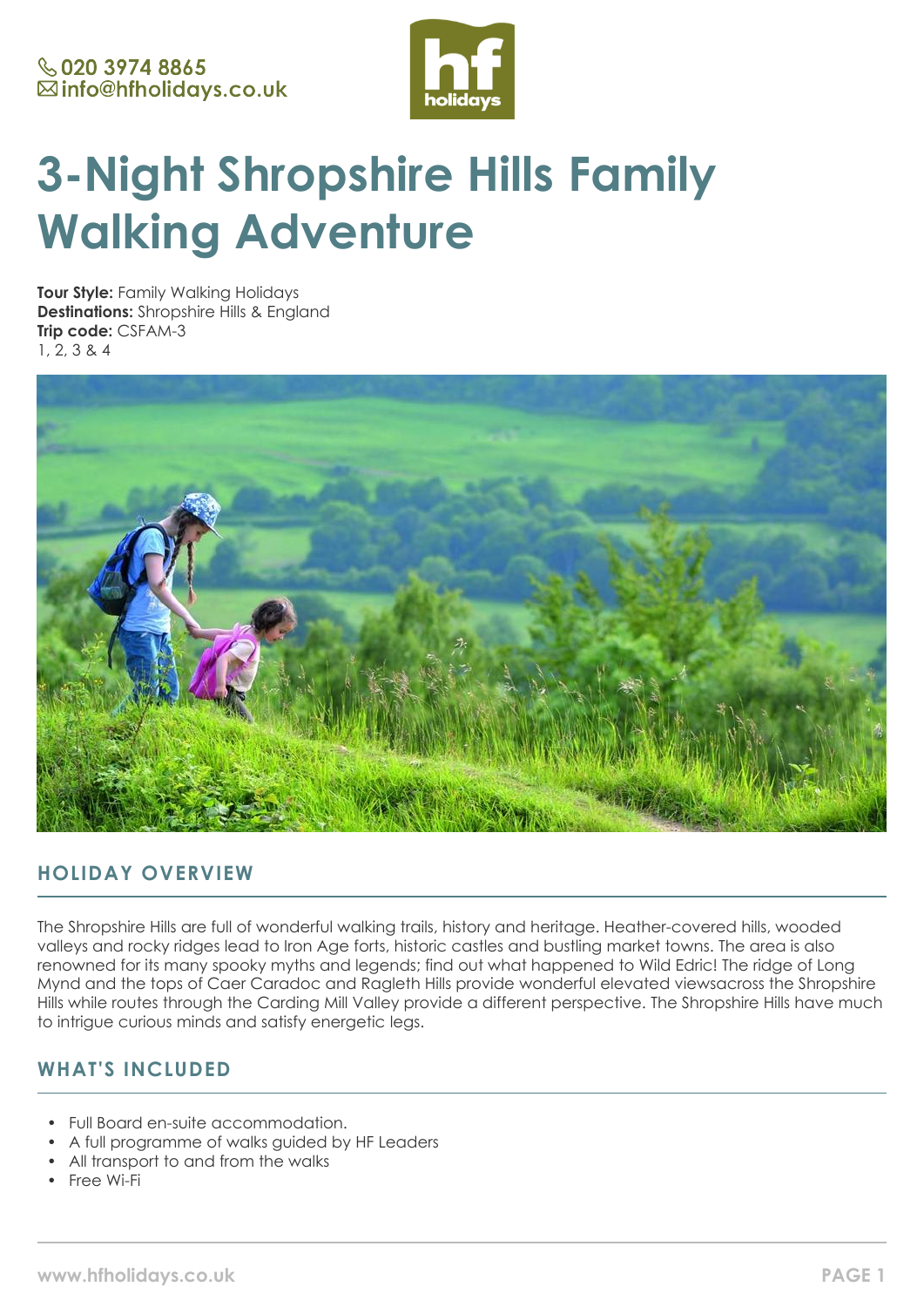# **HOLIDAYS HIGHLIGHTS**

## **FAMILY FUN AT LONGMYND HOUSE**

- Boat building and race in the pool
- Dam building in Carding Mill Valley
- Fun games such as Bag Beetle
- Family quiz night

## **THINGS TO DO AND PLACES TO SEE...**

- Explore the museums of Ironbridge Gorge
- Ride on the Severn Valley Railway
- Stiperstones
- Stokesay Castle

## **TRIP SUITABILITY**

This trip is graded Activity Level 1, level 3 and level 5.

There are four different length guided walks to choose from each walking day.

Level 1 - Short walks of 3-4 miles with up to 1,000 feet of ascent, mainly undulating but some steep ascents.

Level 3 - Mid range walks are 6-9 miles with up to 2,000 feet of ascent on rougher, more undulating terrain.

Level 5 - Longest walks are 11-12 miles with up to 2,700 feet of ascent and include some steeper sections.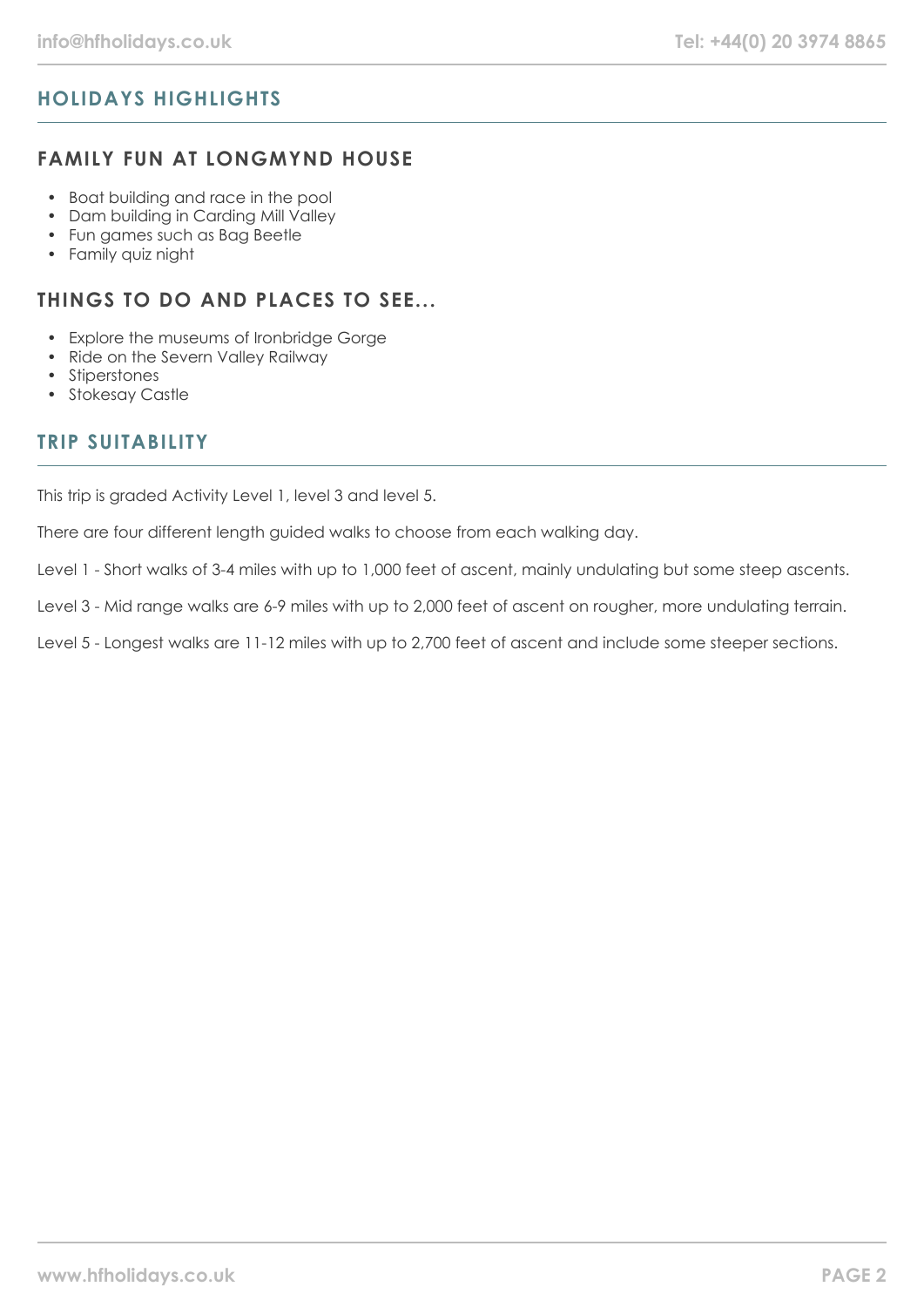

## **ITINERARY**

## **Day 1: Arrival Day**

You're welcome to check in from 4pm onwards.

Enjoy a complimentary Afternoon Tea on arrival.

# **Day 2: The Long Mynd And Cardingmill Valley**

**Option 1 - Carding Mill Valley**

**Distance:** 4½ miles (7km)

**Total ascent:** 1000 feet (300m)

In Summary: Walk from Longmynd House to the Carding Mill Valley. We'll continue to the valley's upper reaches to visit a waterfall and reservoir.

Highlight: Discover mountain streams and mini-reservoirs, waterfalls and fords, then soak yourself in the Edwardian spa waters of Church Stretton.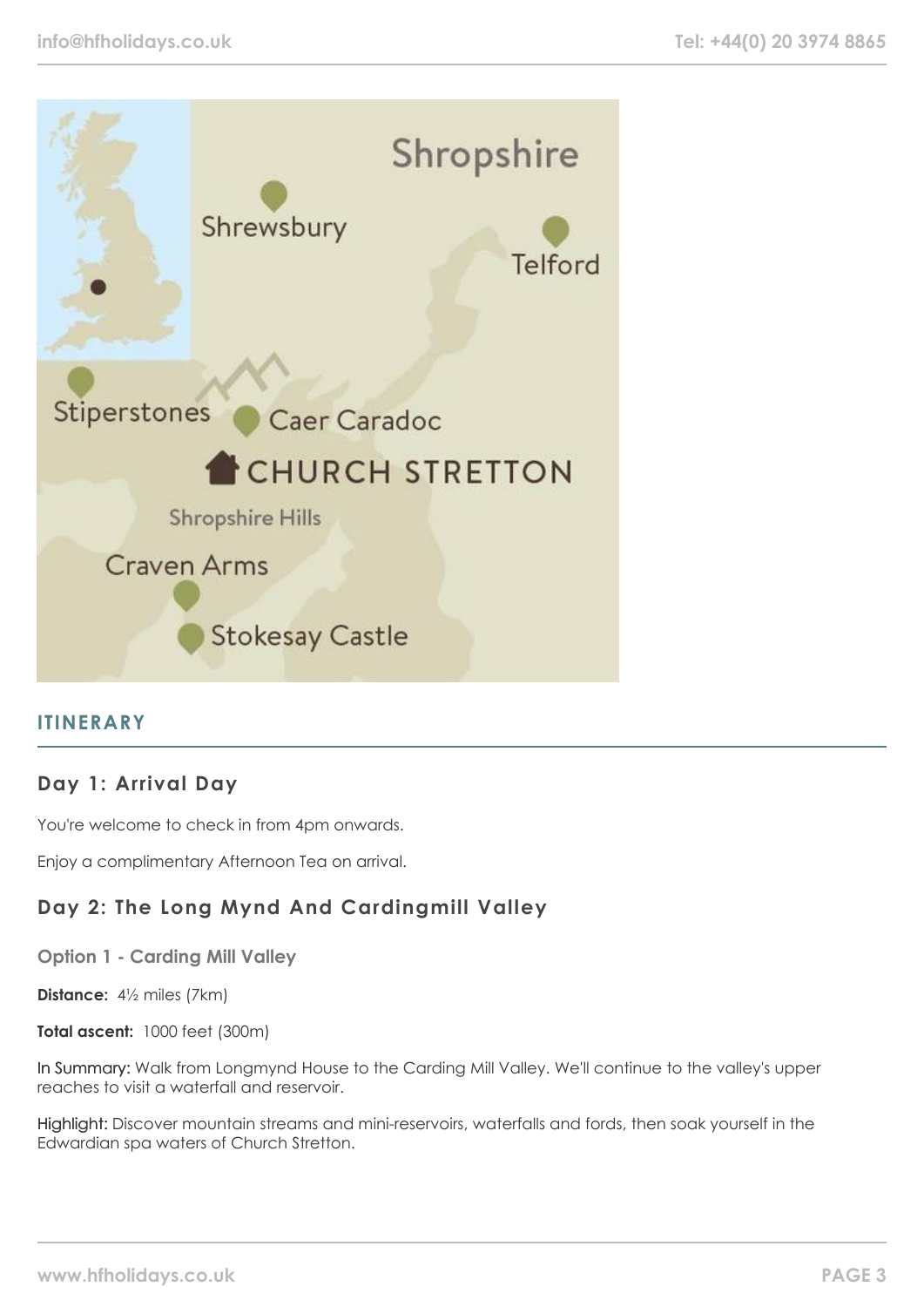#### **Option 2 - The Valley Loop**

**Distance:** 6½ miles (10.5km)

**Total ascent:** 1,300 feet (400m)

In Summary: From Townbrook Valley, on our doorstep a steady ascent leads to the heather moorland of the Long Mynd and its summit, Pole Bank. We descend down the highly scenic Carding Mill Valley.

Highlight: Relax at the National Trust cafe in the Carding Mill Valley and enjoy the views of this local beauty spot.

#### **Option 3 - Ashes Hollow And Carding Mill Valley**

**Distance:** 7½ miles (12.5km)

**Total ascent:** 1650 feet (500m)

In Summary: Leaving from Longmynd House we head through the amazing Ashes Hollow Valley and take in the summit of Pole Bank. We then carry on, walking down the Carding Mill Valley and back to the house.

Highlight: Take in these awesome valleys and discover mountain streams and springs.

#### **Option 4 - Ashes Hollow, Cwmdale And Carding Mill**

**Distance:** 10 miles (16.5km)

#### **Total ascent:** 2050 feet (620m)

In Summary: Leaving from Longmynd House we head through the amazing Ashes Hollow Valley and take in the summit of Pole Bank. We then carry on heading towards All Stretton taking in Cwmdale and return to the house via Carding Mill.

Highlight: Take in multiple valleys on this walk.

## **Day 3: The Clun Valley And Craven Arms**

**Option 1 - Ragleth Ridge**

**Distance:** 3½ miles (5½km)

**Total ascent:** 900 feet (280m)

In Summary: A local walk to climb Ragleth Hill, the first summit of the week.

Highlight: Experience the thrill of ridge walking with 360 degree views. From the top of Ragleth Hill you can gaze down over Church Stretton and the surrounding hills.

#### **Option 2 - Stokesay Castle**

**Distance:** 7½ miles (12km)

**Total ascent:** 850 feet (260m)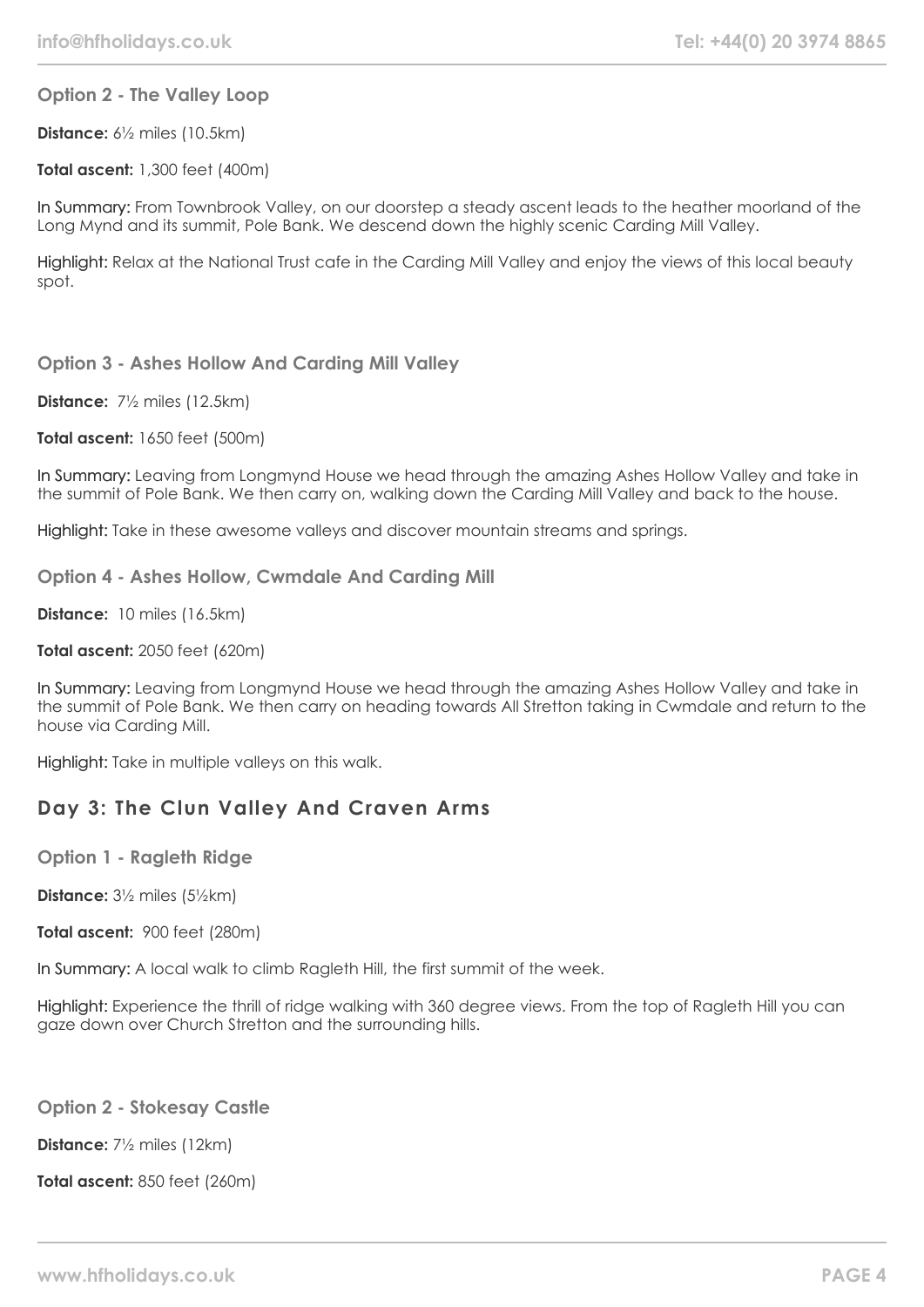In Summary: Walk from the village of Aston on Clun to Craven Arms. On the way we'll discover the historic 13th Century church at Hopesay, soak up the views from Hopesay Hill, and see Stokesay Castle.

Highlight: Stokesay Castle is a real gem; a 13th Century fortified manor house that was besieged during the English Civil War.

**Option 3 - Clun Valley**

**Distance:** 9½ miles (15km)

**Total ascent:** 1,500 feet (460m)

In Summary: From Clunton walk over Merry Hill to join the Shropshire Way. We continue past the pretty village of Hopesay to Stokesay Castle then beside the River Teme to Craven Arms.

Highlight: Explore the tranquil landscape of the Clun Valley. In the words of AE Housman, "Clunton and Clunbury, Clungunford and Clun, are the quietest places under the sun".

**Option 4 - Shropshire Way**

**Distance:** 11½ miles (18km)

**Total ascent:** 1,900 feet (580m)

In Summary: Walk from Clun to Craven Arms, largely following the Shropshire Way. Our undulating route crosses the large Iron Age fort at Bury Ditches then on to the villlages of Kempton and Hopesay.

Highlight: Hopesay Hill may lack the height of the more famous Shropshire Hills, but its a delightful viewpoint with views over the rolling green countryside.

## **Day 4: Departure Day**

Enjoy a leisurely breakfast before making your way home.

## **ACCOMMODATION**

## **Longmynd House**

Hidden in plain sight, there's a well-kept countryside secret in the heart of England that might just surprise you with its wonderful upland walking, trails, history and heritage. Discover the heart of Shropshire from striking Longmynd House, stood on a wooded hillside above Church Stretton, on the border of England and Wales. Wake early to watch the sunrise from your balcony; take a dip in the heated outdoor pool and gear up for a great day in the hills on walks full of rich variety. Stride out on the Long Mynd itself, a dramatic, isolated whaleback hill with an expanse of heather wilderness and deeply cut valleys, explore the Stiperstones and climb to the Iron Age fort on top of Caer Caradoc, or surround yourself with historic castles, market towns and trails of all kinds.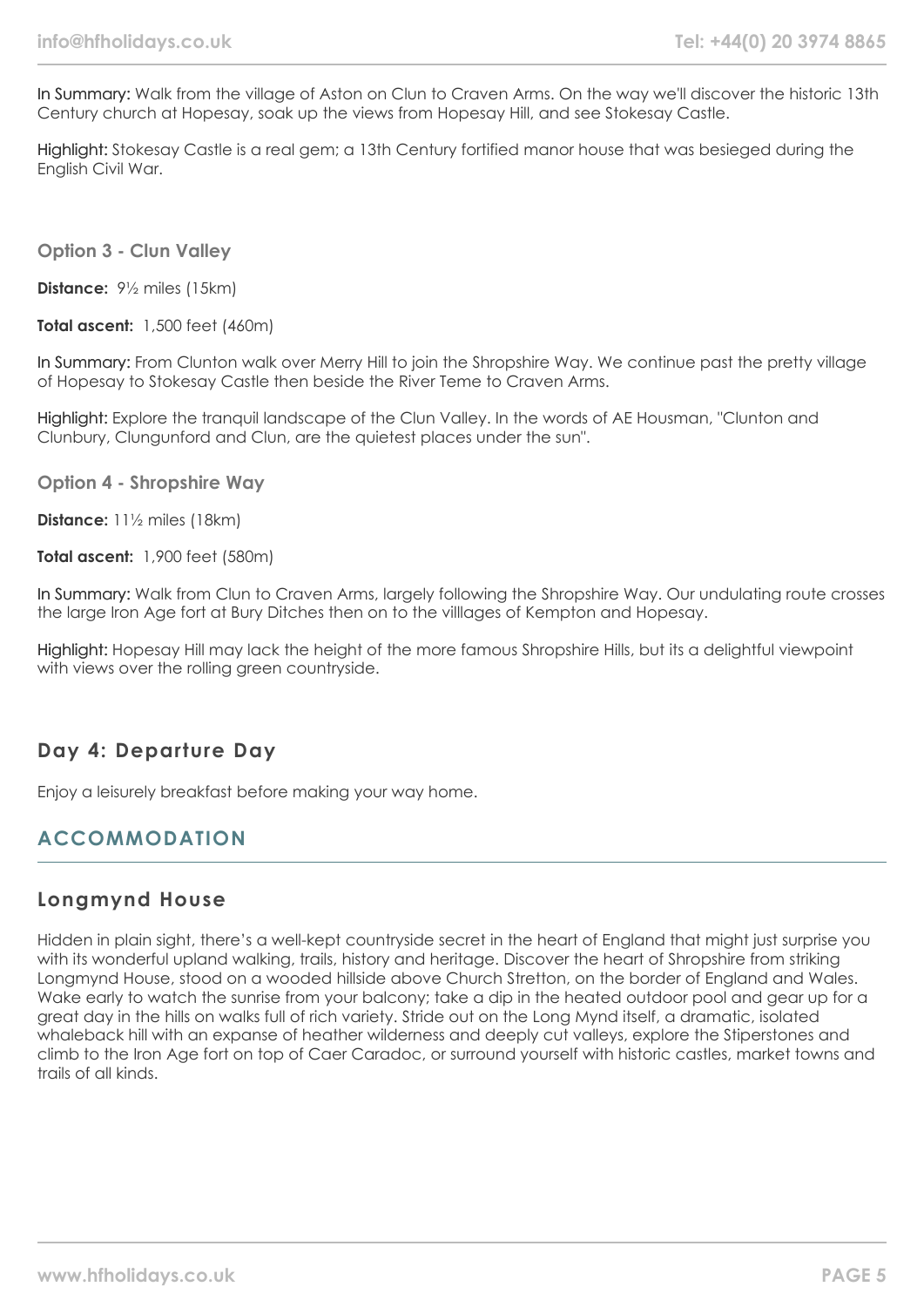# **Country House Accommodation**

#### **Accommodation Info**

## **Need To Know**

We appreciate that COVID-19 continues to impact the nations. The English, Scottish and Welsh governments are not always in sync, so measures in our country houses may vary between the nations. We thank all guests for adhering to the measures we have introduced to keep our guests, leaders and team members safe.

You can see our latest FAQs and guarantees at <https://www.hfholidays.co.uk/coronavirus-travel-advice>

#### **Ventilation, Physical Distancing Measures and Group Sizes around the Houses**

We will keep our public areas well ventilated; for your comfort you might want to pack an extra layer to keep you comfortable.

With the relaxation of physical distancing, we will be allowing larger groups to dine and relax in the bar together.

Hand sanitiser stations will be made available in frequently used public areas for guests and staff use. It is advisable to bring additional hand sanitiser for whilst you are out walking.

We always follow the latest regional government advice, but our one recommendation is don't forget your face mask! There is no requirement to wear a face covering in communal areas, but you may of course choose to. Some places throughout the UK may still require you to wear a mask even if the government legislation does not. With this in mind we suggest you bring a personal supply of face coverings for the duration of your stay.

#### **Servicing Bedrooms:**

At this stage we are not reintroducing our daily room servicing. Extra tea, coffee, milk, towels and toiletries will be available on request from our team. Bins can be left outside your door for emptying.

#### **COVID-19 Symptoms or Cases**

If a guest has symptoms of COVID-19 then they should inform the house team and immediately self-isolate to minimise any risk of transmission and make arrangements to request a COVID test. If a guest receives a positive test result, they should return home if they reasonably can. They should where possible use private transport but only drive themselves if they can do so safely. If a guest cannot reasonably return home, they should discuss their circumstances with the House Manager. Additional charges may be levied if a guest needs to self-isolate for longer than their planned holiday.

#### **What can you do to help keep everyone safe?**

- Wear a face mask/covering where required and please bring plenty of face coverings for the duration of your stay
- Carry/use hand sanitiser
- Wash your hands frequently with soap and water when possible
- Cover your mouth and nose with a tissue or your sleeve when you cough or sneeze
- Avoid passing round objects such as cameras & phones
- If you are displaying symptoms of Coronavirus, please do not travel to an HF Holidays House

## **Rooms**

Tea & coffee-making facilities, TV, Hairdryer, Toiletries, Wi-Fi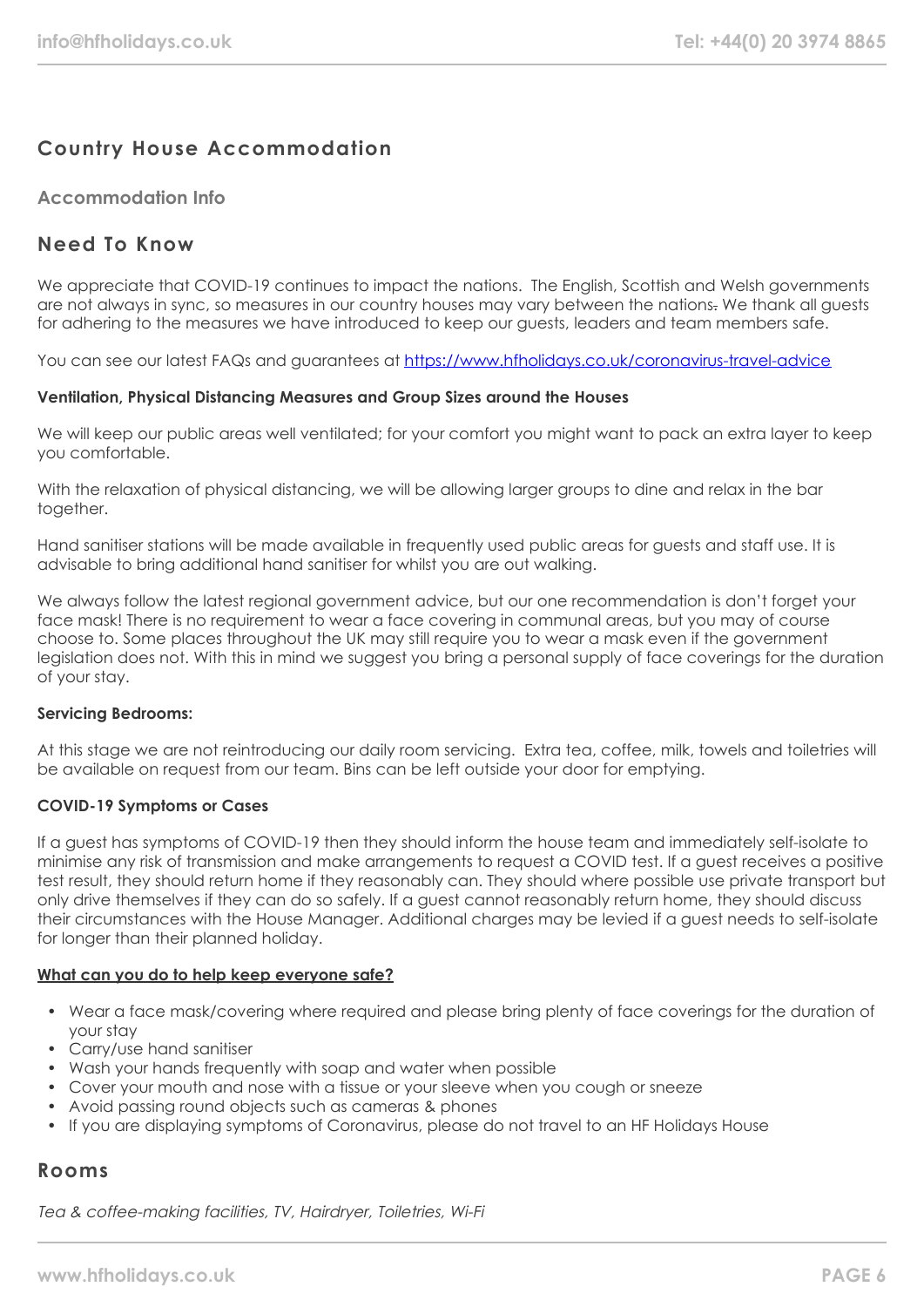Stay in the smartly presented rooms in the main house or in one of 8 brick-built lodges in the grounds. With 54 rooms, Longmynd House has plenty of space and there's a range of Classic and Premium Rooms to choose from. Chose Room 16 for the four poster bed and separate sitting area, with green leafy views or Room 44 with its compact balcony and outdoor eating area overlooking the heather-clad rise on the far side of the valley. The lodges away from the house offer a little more privacy and their own terrace looking out over the gardens.

All 'Classic' rooms are ensuite and furnished to a high standard. There are also several 'Premium' Rooms that are either larger or have a desirable view, a more luxurious mattress and larger television – upgrade your stay for just an extra £15-20 per person per night. You can choose a specific room for an extra £30 per room, subject to availability. Upgrade supplements still apply.

#### **Check in:**

Check in opens at **4pm** for all guests. Guests will be unable to access any of the Country House facilities, including leaving luggage before 4pm.

We are delighted to invite you to enjoy a complimentary Afternoon Tea on arrival. Relax and meet your fellow guests and leaders.

#### **Check out:**

#### Check out time: **10am**

Please note, you will need to settle your bill before departure and payment will only be possible by card. Gratuities and donations to the Pathway Fund can also be made by card.

## **Facilities**

Free Wi-Fi, boot room and drying room, extensive garden, lounge, bar, ballroom, library and board games to borrow

After a day exploring the Shropshire Hills, return to the house. Stroll through the extensive grounds and discover the woodland sculpture trail that threads through the trees, looking out for 'deer' and 'bears'. Dip into the heated outdoor pool to swim below the trees. Head to the long lounge with its wall of glass giving on to the view outside, or for a more intimate space, sit at the smart bar with its crouching lions and attractive jug lamps or surrender to the leather sofas around the fireplace and enjoy a local pint of Shropshire Lad or Lass with a lively conversation among your fellow guests.

#### **Welcome Information**

A Welcome Information Pack providing details about the Country House and your holiday will be available in each bedroom. This personal pack of information will detail what to expect during your stay in the house, the menu for the duration of your stay, dinner & picnic lunch order forms and the guest registration form for completion.

Our houses are locked at night-time and accessible with a door code which is available in the Welcome Pack. However, we also recommend making a note of the Duty Manager number on arrival, in case of an emergency or getting locked out.

#### **Evenings**

Join our team after dinner on Wednesday evenings to see if you've got the knowledge to triumph in the HF Big Pub Quiz! There will also be another evening of entertainment at the beginning of the week which will vary depending on the house you are visiting.

If there are leaders resident, they will be available to chat to guests about self-guided walks. You can borrow walking route notes and maps from our Discovery Point.

#### **Walks Talks – Guided Walking Information Briefings**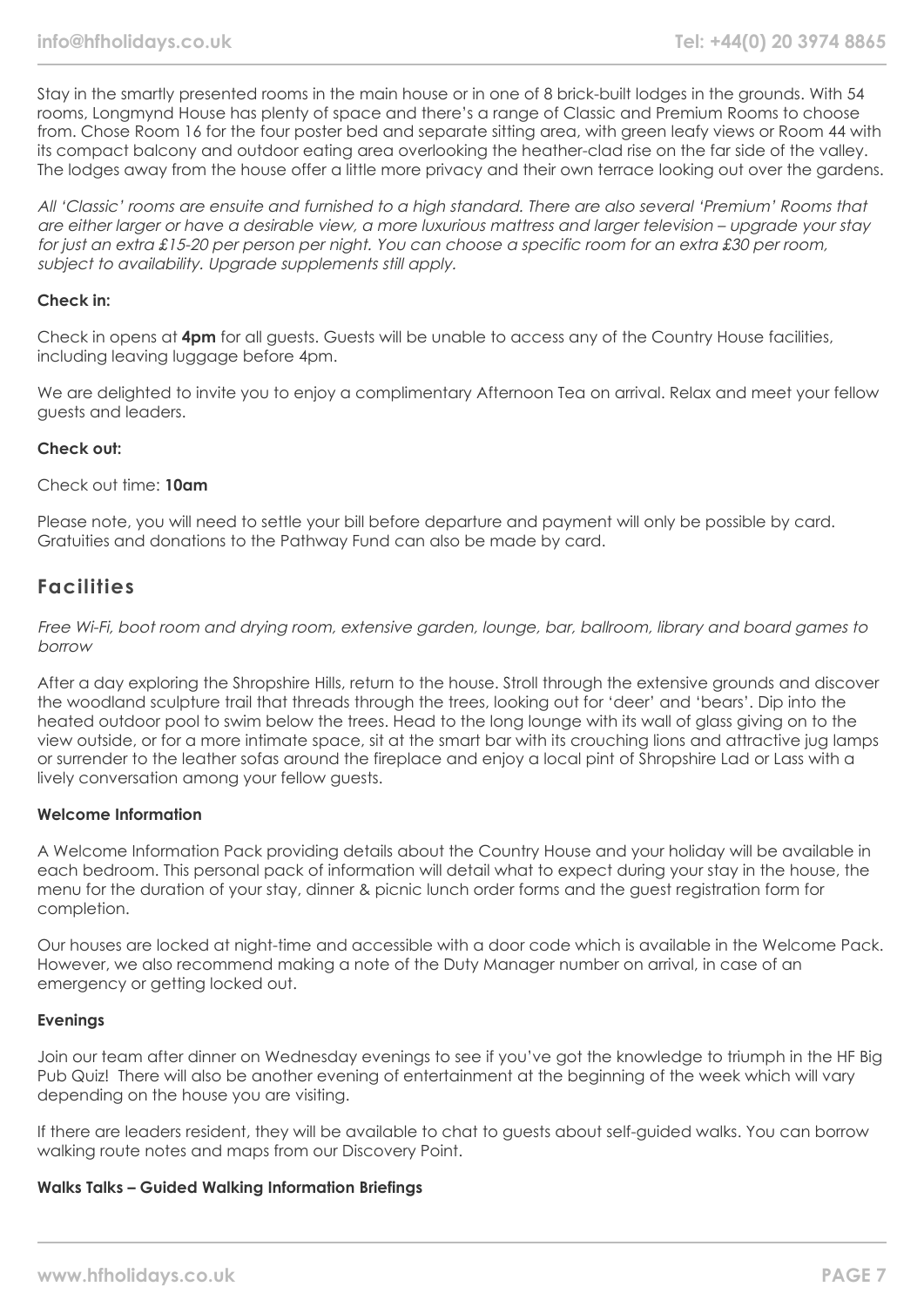Self-Guided guests are always welcome to join our Guided Walking briefings to hear about the local conditions.

Our leaders will deliver a Guided Walking Information Briefing on each arrival day before and after dinner followed by a group Walks Talk to let guests know about the following day's walks. Walks Talks are usually before and after dinner prior to each walking day. The information is repeated so you can join whichever time suits you.

If you are undecided which walk to do, our leaders will be available in the bar or lounge to answer any questions you might have. Our website contains up-to-date information about the walks for each holiday.

Before you leave for your walk your leader will run through a short safety briefing for the day.

Each day, the latest weather forecast will be displayed for all guests to check to ensure appropriate clothing is worn for the walks.

Please note, if you decide to do your own walks, or you are on a self-guided walking holiday, you must complete an Independent Walker Card each day. These can be found near the Discovery Point in the house.

## **Food & Drink**

As at all our country houses, holidays are full board, from afternoon tea served as a welcome treat through that evening's meal to a hearty breakfast on the day of departure. Food at Longmynd House is varied with a strong emphasis on the use of seasonal British produce. Our experienced chefs create each dish using only the freshest ingredients and, when in season, use home grown herbs and vegetables taken from our own gardens to give a true taste of the local area.

Along with many hospitality business across the UK we are presently experiencing disruption to our food and drink supply chain. COVID continues to limit the ability of suppliers to deliver and the war in Ukraine (along with several other global challenges) is impacting availability of many basic products. We are working hard to ensure that these challenges do not negatively impact your holiday but ask for your understanding should we need to make last minute changes to dishes or menus.

## **Accessibility**

For accessibility and assistance information, please contact our expert team on [020 3974 8865](tel:02039748865) or view the accessibility information online for [Longmynd House](https://www.hfholidays.co.uk/images/Documents/accessibility_statements/longmynd---accessibility-information---update-feb-2021.pdf)

## **TRAVEL DETAILS**

Our address is: Longmynd House, Cunnery Road, Church Stretton, Shropshire SY6 6AG Tel: [01694 722244](tel:01694722244)

# **By Train:**

The nearest railway station to Longmynd House is Church Stretton, which is less than a mile from it. However, the house is at the top of a steep hill (it has great views!) so a taxi is recommended.

For train times and route planning by train visit [www.nationalrail.co.uk](https://www.nationalrail.co.uk/) or phone [03457 48 49 50](tel:03457484950).

## **By Taxi:**

The journey from Church Stretton railway station takes approximately 15 minutes. You can pre-book a taxi from our recommended taxi company, Alan's Cab. As a guide price, it costs £17 per 4-seat taxi in 2022. 8-seat taxis are also available at a higher rate. Please pre-book your taxi at least 7 days in advance by contacting: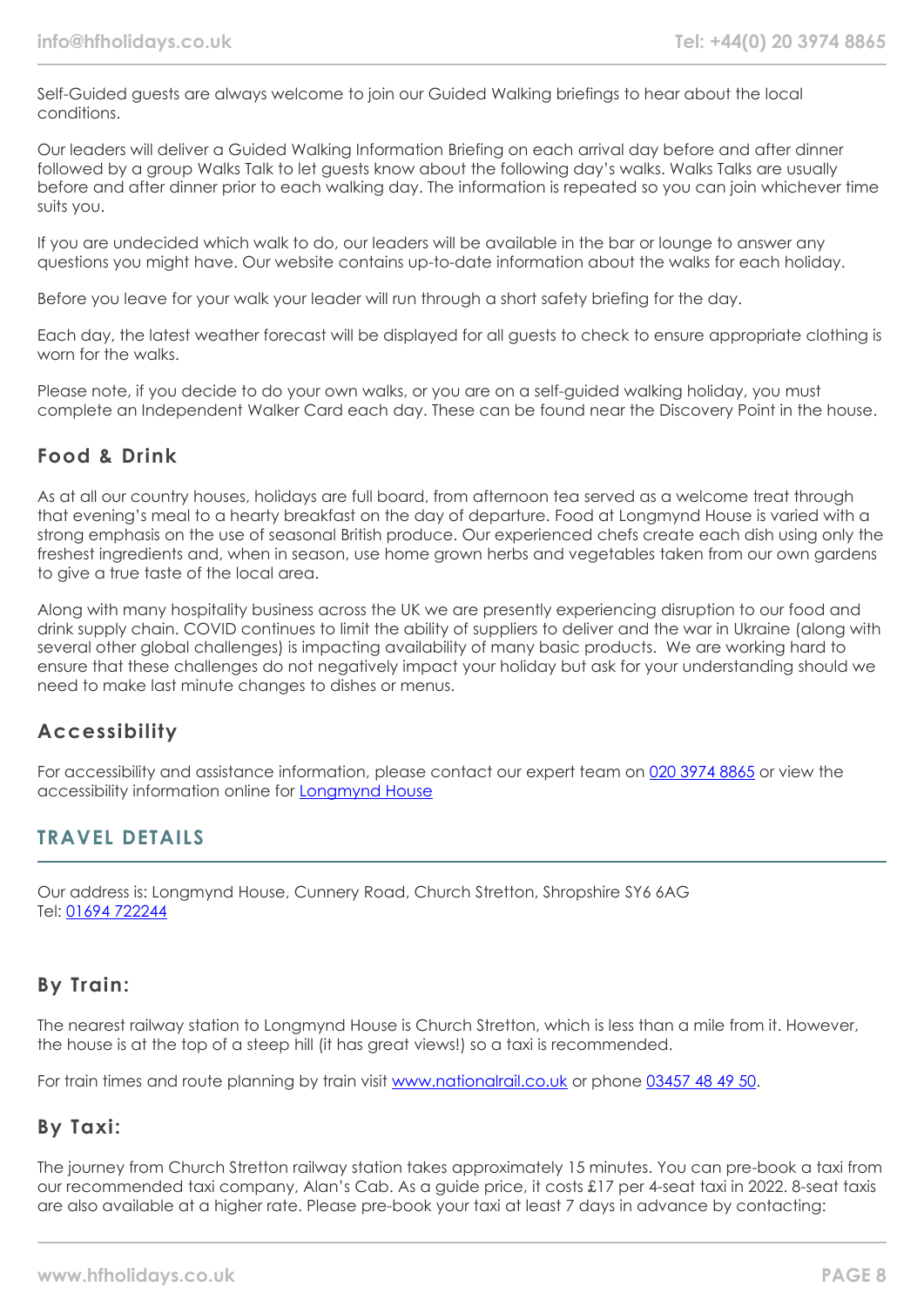Alan's Cab\* Tel: [+44 \(0\) 7970 683126](tel:07970683126) Email: [alanbrough207@btinternet.com](mailto:alanbrough207@btinternet.com)

The return taxi journey can be arranged on your behalf by the Longmynd House Manager. \*Alan's Cab is not owned or managed by HF Holidays

**IMPORTANT NOTE:** All taxi companies in Church Stretton are booked for school runs between 2:00 pm and 4:30 pm.

# **By Car:**

Follow the A49 to Church Stretton. At the traffic lights turn off the A49 into the town. At the first T junction turn left into the High Street. Go straight over the mini-roundabout, and then take the next right into Cunnery Road. Follow the road up a steep hill and around a hairpin bend. Longmynd House is at the top of the hill on the lefthand side. Look out for our sign. A car park is available in the grounds with free parking.

## **Travelling From Overseas**

Manchester Airport has the quickest onward connections to Church Stretton. Trains from the airport take approximately 2 hours with a change in Crewe. See [www.nationalrail.co.uk](https://www.nationalrail.co.uk/) for train times. (See IMPORTANT NOTE above)

Flying to London Heathrow airport is another option, but has a longer onward train journey - allow at least 4½ hours to reach Church Stretton by train. There are a variety of routes. See [www.nationalrail.co.uk](https://www.nationalrail.co.uk/) for train times. (See IMPORTANT NOTE above)

## **LOCAL AREA**

The attractive small town of Church Stretton is around 10 minutes' walk downhill from Longmynd House. After the arrival of the railway, the town grew in the Victorian and Edwardian eras and became known as 'Little Switzerland' due to the dramatic hills on both sides of the valley. Today the town retains its bygone charm and has a range of facilities including a variety of small shops, banks, cafés, pubs and a supermarket.

During your stay at Longmynd House you may enjoy visiting the following places of interest, either in your free time, during a self-guided walking holiday or on your journey to and from Shropshire:

## **Ludlow**

Easily reached by train, or around 20 minutes' drive away, Ludlow is a particularly attractive market town. The historic centre retains many of its medieval buildings, and is towered over by its [well-preserved castle](https://www.ludlowcastle.com/). In recent years the town has developed as something of a gastronomic centre, being home to celebrated Michelinstarred restaurants and many acclaimed local food producers.

## **Ironbridge Gorge**

A little further afield, about 45 minutes' drive from Church Stretton, are the many excellent museums of [Ironbridge Gorge.](https://www.ironbridge.org.uk/) Known as the 'birthplace of the Industrial Revolution' it was here that Abraham Darby perfected the manufacture of cast iron which was later used to build the area's iconic iron bridge across the River Severn. Today there are 10 museums in the gorge including the Museum of Iron, the Coleport China Museum and the excellent Blists Hill Victorian town.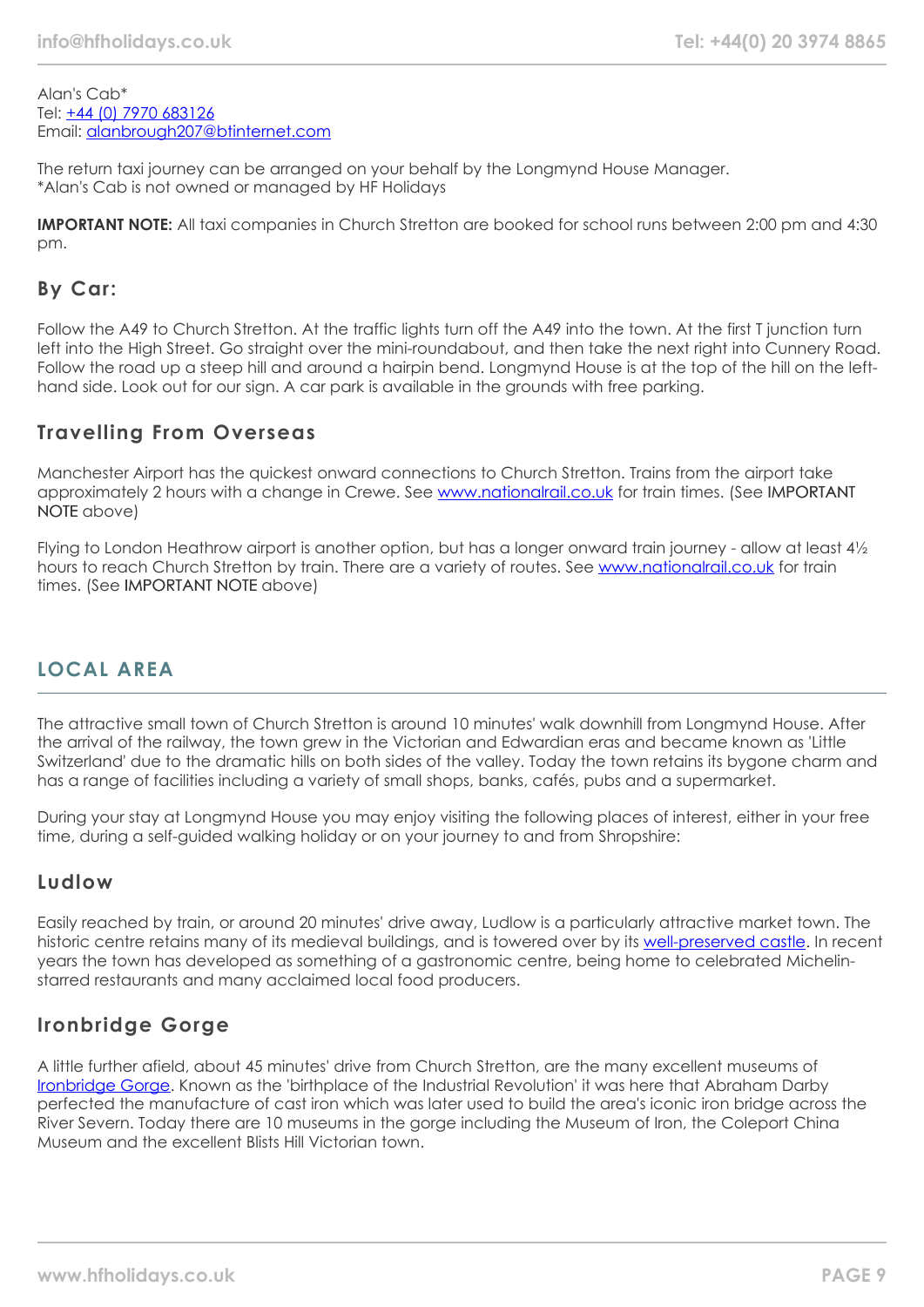# **Severn Valley Railway**

The [Severn Valley Railway](https://www.svr.co.uk/) is one of Britain's premier steam railways. This lovingly recreated Great Western Railway branch line is now run largely by volunteers and is home to an impressive collection of locomotives. As its name suggests, the line follows the rural valley of the River Severn from Bridgnorth to Kidderminster. The nearest station at Bridgnorth is about 40 minutes' drive from Church Stretton.

## **Shrewsbury**

Also easily reached by train, or a 30-minute drive, Shrewsbury is the county town of Shropshire. The town centre is particularly attractive, featuring many black and white timber houses dating from the 15th and 16th centuries.

## **Much Wenlock**

The small town of Much Wenlock, about 30 minutes' drive from Church Stretton, is particularly attractive with many black and white timbered houses. Despite its small size, the town can claim to be the birthplace of the modern Olympic Games.

## **Hereford**

The cathedral city of Hereford, is just under an hour's drive away, and can also be reached by direct train from Church Stretton. [Hereford Cathedral](https://www.herefordcathedral.org/) houses a chained library and the famous Mappa Mundi, a 13th century map of the world.

## **Attingham Park**

[Attingham Park](https://www.nationaltrust.org.uk/attingham-park) is a grand 18th century house surrounded by an extensive deer park, located outside Shrewsbury, around 25 minutes' drive away. Now managed by the National Trust you can visit the ornate rooms and explore the walled garden and grounds.

## **Powis Castle**

This former medieval fortress has been re-modelled over more than 400 years – each generation adding to the magnificent collection of paintings, sculpture, furniture and tapestries. The world-famous garden is overhung with clipped yews, and shelters rare and tender plants. [Powis Castle](https://www.nationaltrust.org.uk/powis-castle-and-garden) is owned by the National Trust and is located near Welshpool, about 45 minutes' drive from Church Stretton.

## **Chirk Castle**

Just under an hour's drive north of Church Stretton, [Chirk Castle](https://www.nationaltrust.org.uk/chirk-castle) is a fine medieval fortress completed in 1310. As well as military displays, the castle was also a domestic home for many centuries, and is surrounded by excellent gardens.

## **USEFUL HOLIDAY INFORMATION**

## **Essential Information**

"There's no such thing as bad weather, just the wrong type of clothing!" goes the adage. Come prepared for all eventualities and you'll walk in comfort as well as safety. Britain's famous for its changeable weather, so here's our advice on what to wear and bring.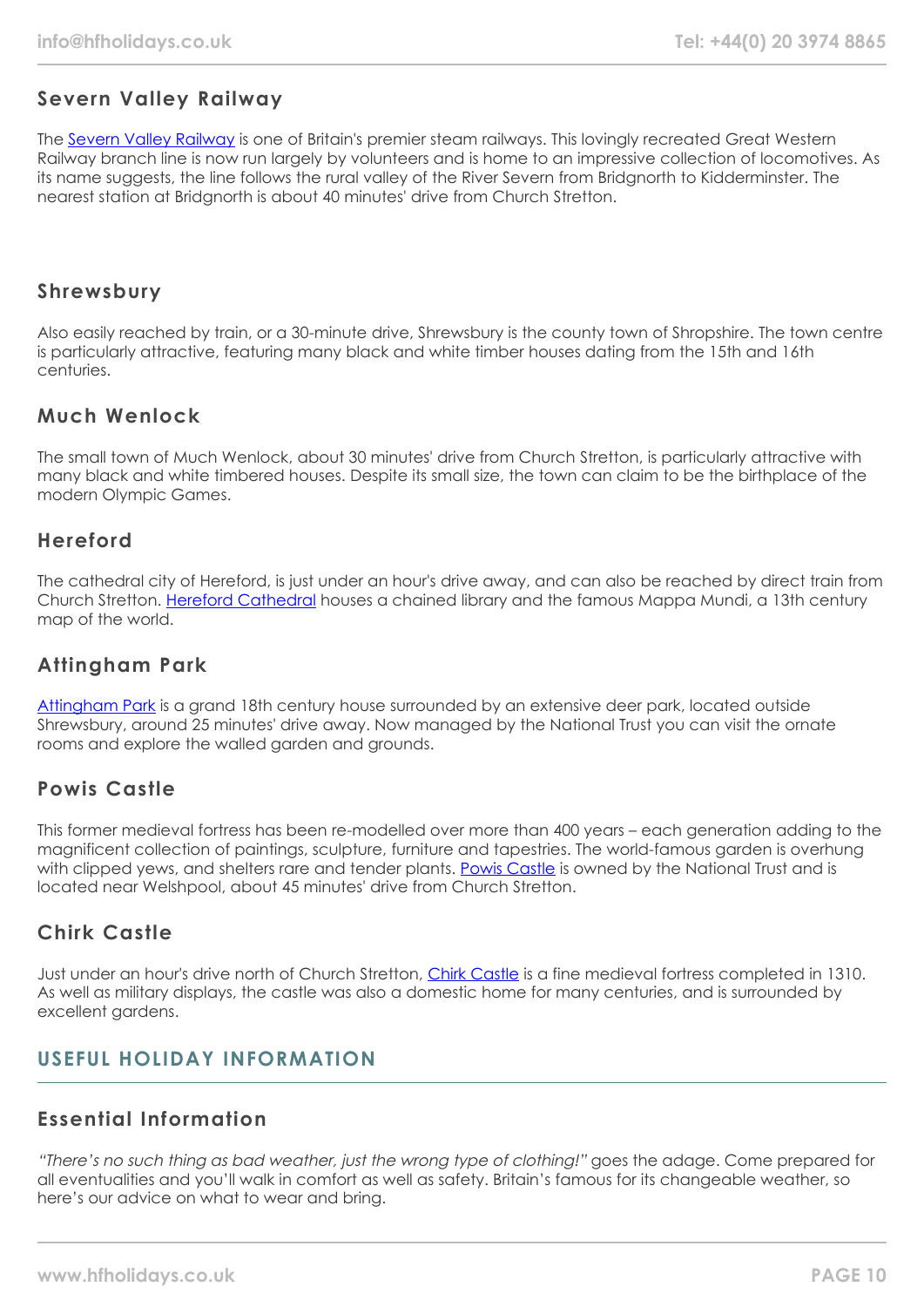## **Essentials**

- Waterproof walking boots providing ankle support and good grip.
- A waterproof jacket and over-trousers
- Gloves and a warm hat (it can be chilly at any time of the year)
- Rucksack
- Water bottle (at least 1 litre capacity)
- A small torch (everywhere in winter, year round in mountains)
- Sun hat and sunscreen Denim jeans and waterproof capes are not suitable on any walks.

#### **Recommended**

- Several layers of clothing, which can be added or removed
- Specialist walking socks to avoid blisters.
- A first aid kit inc plasters– your leader's first aid kit doesn't contain any medication
- Sit mat (insulated pad to sit on when you stop for a break)

#### **You Might Also Want**

- Walking poles, particularly useful for descents.
- Insect repellent
- Flask for hot drinks
- Rigid lunch box
- Gaiters
- Blister kit (eg Compeed) just in case
- Waterproof rucksack liner

# **Safety On Your Holiday**

Who's the boss? Please note that parents are responsible for their children at all times; our leaders are not permitted to run activities without other adults present. All leaders undergo a thorough assessment so you can relax and enjoy your holiday knowing that you are in safe hands.

On the first evening of your holiday, your leaders give a short talk about safety on walks which we would like you to attend. Walks may be changed for safety reasons and are subject to a maximum and a minimum number of guests. Leaders always consider the safety of the group as a whole and may need to alter or curtail the walk if the conditions dictate. Your leader may refuse to accept a guest while clothing, equipment, or behaviour is unsuitable. In the event of a problem, all leaders carry a mobile phone, first aid kit, group shelter, spare maps, and a compass.

Please note: If you choose to leave the group your leader is no longer responsible for you.

If you have a particular health condition or disability please put this on your guest registration form. This information will be confidential to your leaders and the house manager, but leaders do need to take account of any issues when planning walks.

**Kids on their own:** Any teenager aged 14 years or over can leave you at the starting line and join a walk unaccompanied on the basis they can look after themselves. Children under 14 will need to be accompanied by an adult on walks; however, this does not need to be a parent or legal guardian.

# **HOW TO BOOK**

When you're ready to book, you can choose to **book online** or book **over the phone**. Our website offers secure online booking for our holidays, is available 24/7, and offers more in-depth information about all our holidays. If you prefer to call us, our experienced and knowledgeable team are available to answer any specific questions you have and can offer guidance as to which holiday is best suited to your needs.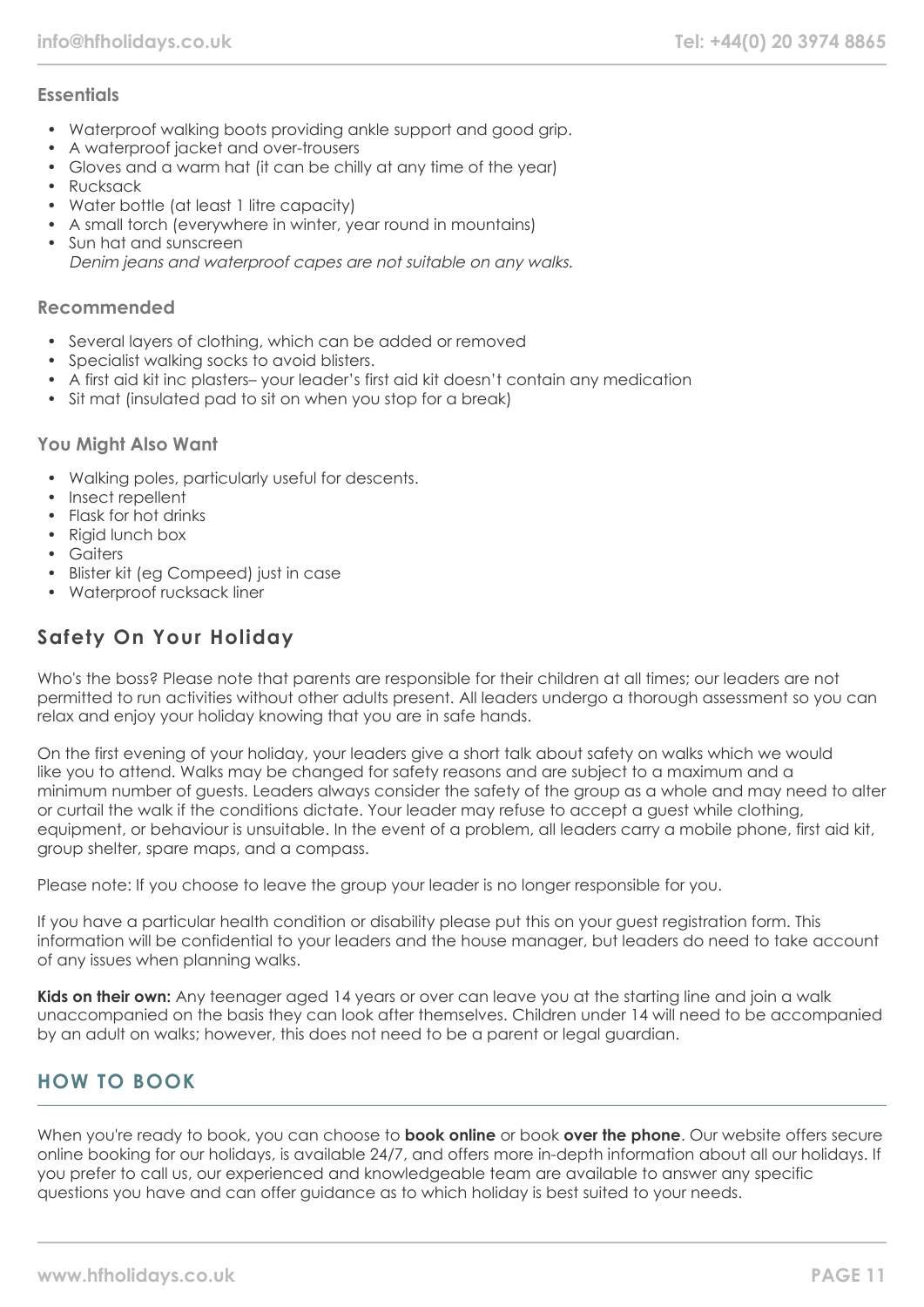Our office is open: Monday to Friday: 9am – 5.30pm, Saturday: 9am – 1pm, Sunday & Bank Holiday Monday: closed

#### **PAYING YOUR DEPOSIT**

To secure the holiday of your choice, you will need to pay a deposit: UK & European Holidays: £150 per person and Worldwide Holidays: £250 per person. You can pay your deposit by debit or credit card with no additional card fees charged or make an online BACS payment directly into HF's bank account, please see details under BACS payments. You can also pay your deposit by cheque within seven days of booking. Cheques should be made payable to 'HF Holidays Ltd' with your booking reference / Order ID on the back.

#### **NON-MEMBER FEE**

Non-members can join our holidays by paying a Non-Member's fee of £30 per person per holiday. Alternatively, full membership is available from £100 – visit hfholidays.co.uk/membership for details.

#### **BACS PAYMENTS**

Please quote your booking reference / Order ID when you make your payment online: Bank Name: National Westminster Bank, Account Name: HF Holidays Limited, Account Number: 48904805, Sort Code: 60-00-01, IBAN: GB90NWBK60000148904805

Once we have received your booking and deposit, we will send a confirmation invoice to the lead name. Please check this carefully. For bookings 'with flights' it is essential that the names on your booking confirmation invoice match those on your passport for bookings overseas. Please advise us immediately of any errors. Any name changes after the balance of your holiday has been paid will be subject to a fee levied by the airline.

#### **MANAGE MY BOOKINGS**

Payments can also be made through the [Manage My Booking](https://www.hfholidays.co.uk/about-us/bookings/my-booking) function on our website. Click on the link at the top of our homepage. This is available to all customers who provide an email address at the time of booking.

#### **YOUR FINAL BALANCE**

Your final balance payment is due 6 weeks before departure if you are staying in an HF Holidays UK country house, 8 weeks before departure if you are travelling on one of our holidays in Europe and 10 weeks before departure if you are on a Guided Trail staying in one of our partner hotels or are travelling on a Worldwide holiday. As with paying your deposit, you can pay your final balance by debit or credit card, make an online BACS payment directly into HF's bank account or pay by cheque.

#### **TRAVEL INSURANCE**

Travel insurance is an important part of any booking and essential for one of our holidays. HF Holidays works with specialist. Insurance Brokers Campbell Irvine Direct. For more information or to obtain a quote call them on [01702 427 236](tel:01702427236) or visit [hfholidays.co.uk/insurance](https://www.hfholidays.co.uk/about-us/bookings/insurance)

#### **PEACE OF MIND**

#### **ATOL:**

The air holidays and flights in this brochure are ATOL-protected, since we hold an Air Travel Organiser's Licence granted by the Civil Aviation Authority. Our ATOL number is ATOL 710. In the unlikely event of our insolvency, the CAA will ensure that you are not stranded abroad and will arrange to refund any money you have paid us for advance bookings. For further information visit the ATOL website [atol.org.uk](https://www.atol.org/)

#### **MEMBER OF ABTOT:**

HF Holidays is a member of ABTOT (The Association of Bonded Travel Organisers Trust Limited) which provides financial protection under the Package Travel, Package Holidays and Package Tours Regulations 1992 for HF Holidays Ltd and in the event of their insolvency, protection is provided for the following: 1. non-flight packages